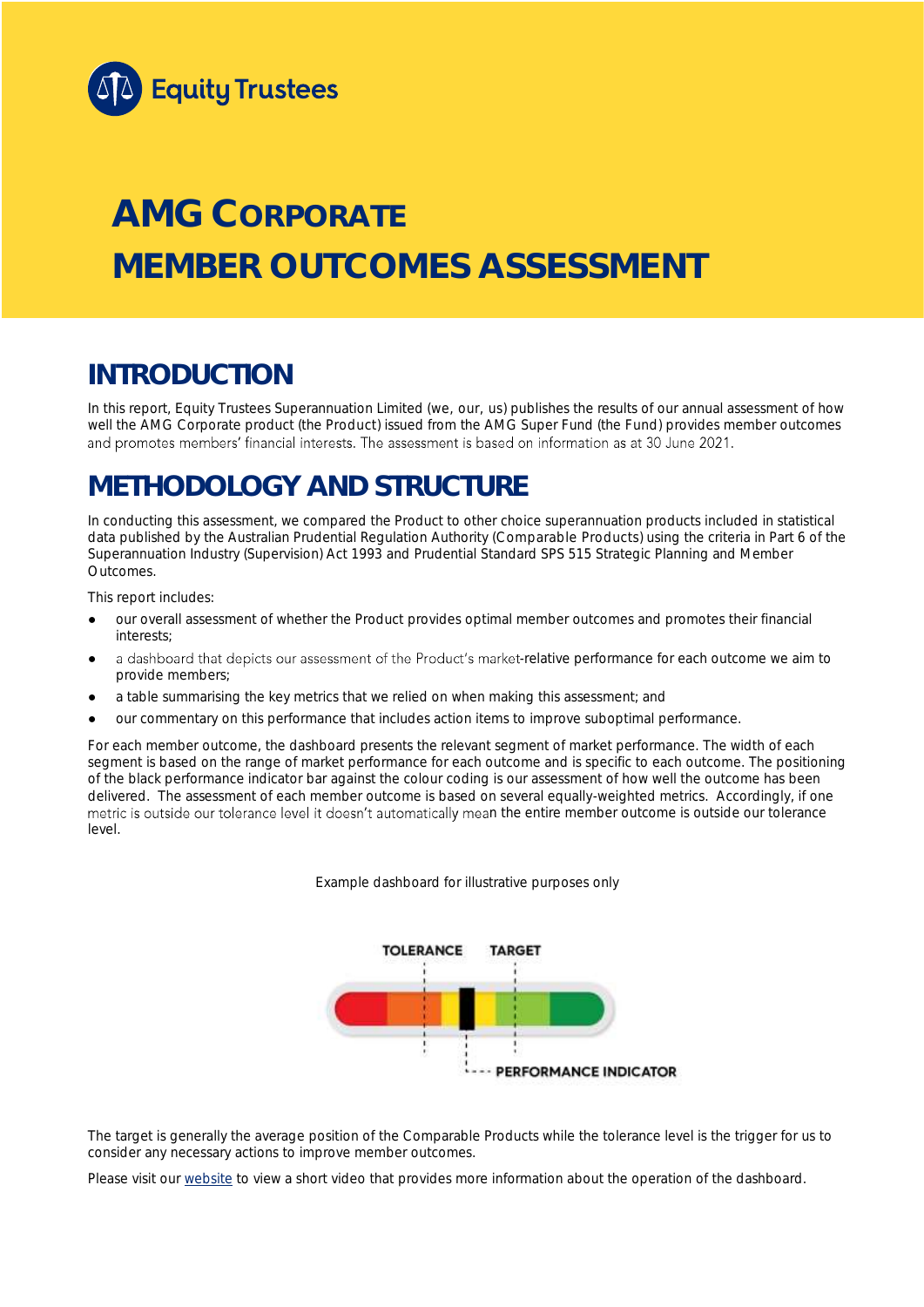## **OVERALL ASSESSMENT**

Having carefully considered the comparisons of the Product with Comparable Products set out in this report, including the dashboards, metrics, commentary, and other relevant information available to us at the time of writing, we have concluded that as a result of the following factors the Product is promoting members' financial interests:

- 1. the fees and costs that affect the return to members are appropriate having regard to their financial interests;
- 2. the options, benefits and facilities offered in the Product are appropriate for members;
- 3. the insurance premium charged for the Product does not inappropriately erode members' account balances;
- 4. the insurance strategy for the Product is appropriate; and
- 5. the scale of the Product and the Fund does not disadvantage members.

## **DASHBOARD**

### **STRATEGIC CONTEXT**

Working together with the Fund's Promoter, AMG, our purpose is to provide quality and value for money superannuation products to a diverse range of members, from default members to more sophisticated advised members who want features similar to a self-managed superannuation fund.

To support this purpose, our goals for the Fund are to enhance members' retirement balances through reduced fees, provide members with confidence through reliable and clear delivery of regulatory compliance, satisfy members through engaging member service that assists them grow their account balances, grow member balances through competitive investment returns in line with stated objectives and targets, deliver members scale benefits through enhanced distribution, enhance default member outcomes through a competitive MySuper offer and complete administration system modernisation to reduce operating costs and enhance member service.

The Product is a choice platform product.

### **INVESTMENT MENU**



#### **Commentary**

We seek to provide members with a range of accessible investments to select from in order to achieve their investment goals and meet their targeted risk profile. The performance indicator measures the range of accessible investments available through the platform.

The performance indicator does not meet our target and is within our tolerance level. No remedial action is required as a result of this assessment.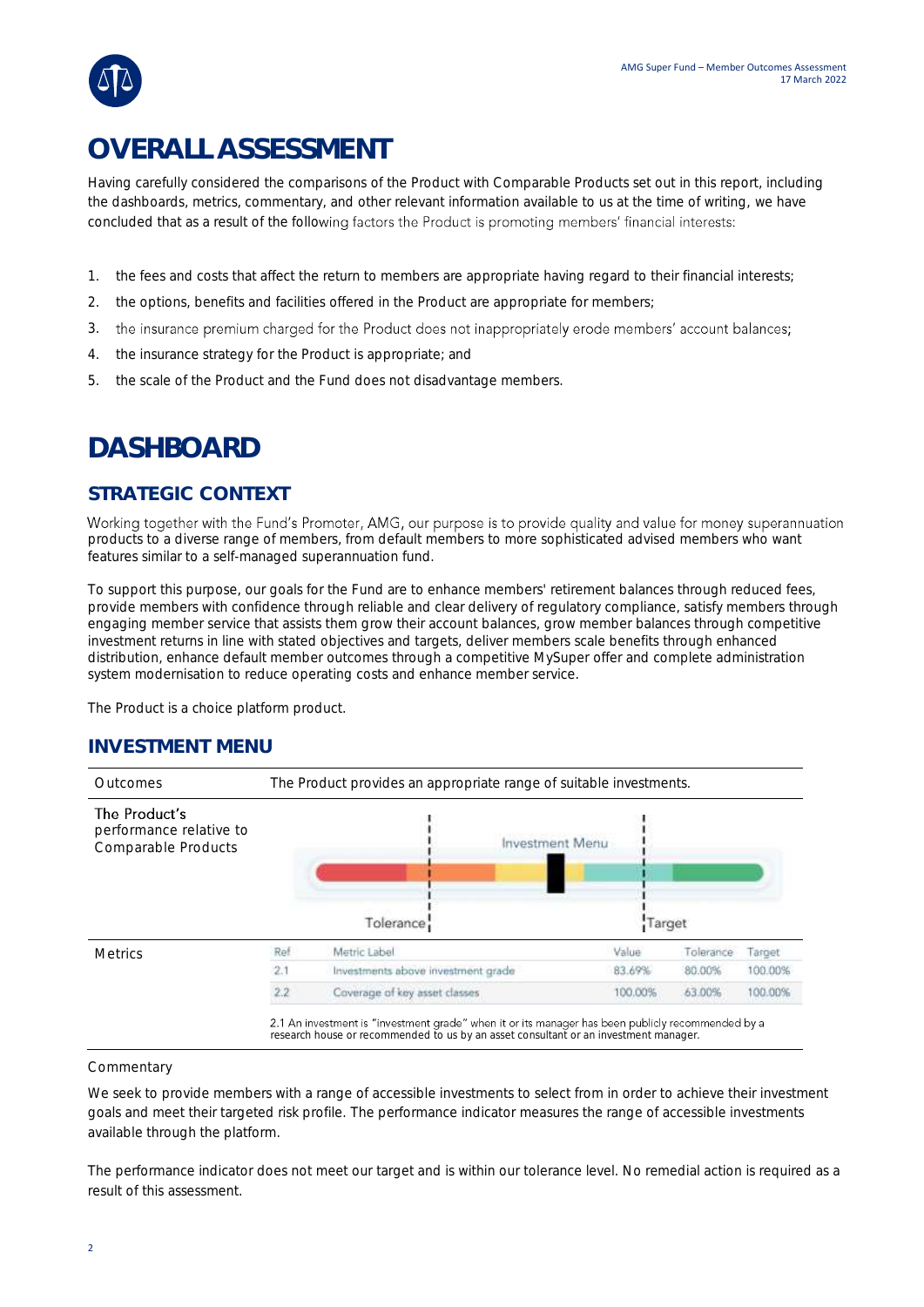

The investments accessible on the platform include AMG MySuper. A separate report has been prepared for AMG MySuper, which members should read if they want more information about this investment.

There are a number of investments that are accessible on the platform that are below investment grade. We have appointed an asset consultant to regularly review the platform to ensure, among other things, that these investments continue to be appropriate for members even though they are below investment grade.

Therefore, we are comfortable that a sufficient range of accessible investments is available on the platform to enable members to achieve their goals within their targeted risk profile.

## **FEES AND COSTS**



#### **Commentary**

This table lists the Product's administration fees for a \$250,000 account balance invested in Single Manager and Term Deposit investments. Other fees may be payable which are set out in the Product's disclosure documents.

The performance indicator, which does not meet our target and is within our tolerance level, measures administration fees against Comparable Products.

As a result, we are comfortable that fees and costs are consistent with market rates and therefore are appropriate having regard to members' financial interests.

### **INSURANCE CLAIM MANAGEMENT**

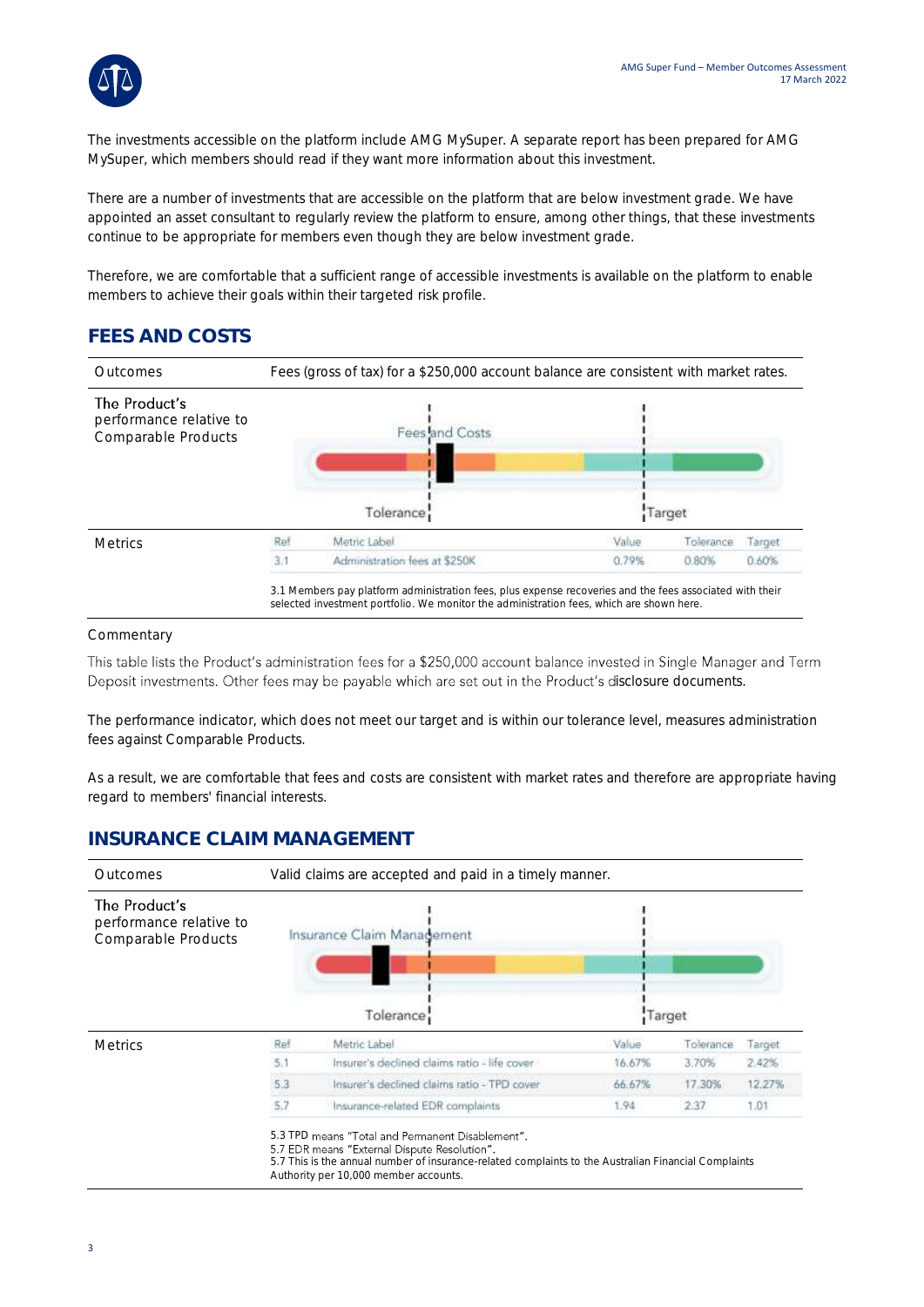

#### Commentary

The performance indicator measures the acceptance of insurance claims and the quality of the claims process against Comparable Products.

The performance indicator, which is outside our tolerance level is based on an equal weighting of all the metrics in the above table.

The default insurance benefits in this Fund are supported by a group life insurance policy from Hannover Life Re of Australasia Ltd.

For the default cover, in the year ended 30 June 2021 the Fund's insurer:

- paid 5 death benefit claims and declined 1 death benefit claim; and
- paid 1 TPD benefit claim and declined 2 TPD benefit claims.

We review all declined insurance claims to make sure the insurer has acted fairly and reasonably, and consistently with the relevant policy terms and conditions. Based on these reviews, we are comfortable that the denied claims have been considered appropriately.

The number of insurance-related complaints that have been made to the Australian Financial Complaints Authority does not meet our target and is within our tolerance level. No remedial action is required as a result of this assessment.

As a result, we are comfortable that valid claims are accepted and paid in a timely manner.

We believe that the appropriate level of insurance cover is a balance between the amount of cover required (based on the maintenance of the member's, and their dependants', standard of living in the event of a claim) and the affordability of that cover for the member.

We ensure that the cost of default insurance cover remains reasonable by reducing the amount of cover as members get older.

The Fund also offers retail insurance policies from AIA Australia Limited, TAL Life Limited and Zurich Australia Limited.

Members have the opportunity to seek personal financial advice if required, select their own level of insurance cover and cancel their cover if no longer required. Therefore:

- the insurance premiums charged for the Product do not inappropriately erode members' account balances; and •
- the insurance strategy for the Product is appropriate.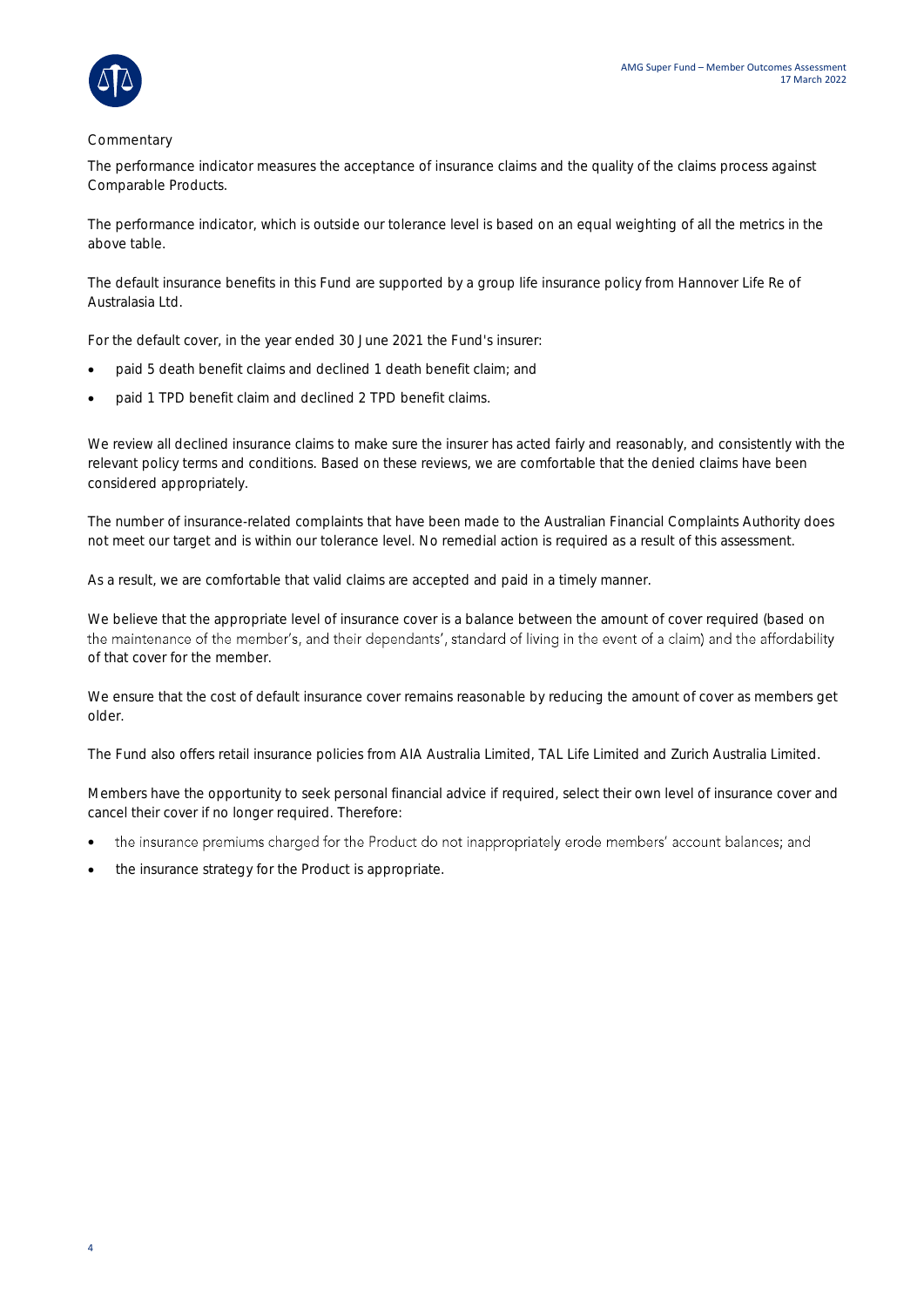

## **MEMBER SERVICES**

| Outcomes                                                        | Administration services satisfy member expectations.                                                                                                                                                                                                                                                                                                                   |                                       |                                          |           |        |
|-----------------------------------------------------------------|------------------------------------------------------------------------------------------------------------------------------------------------------------------------------------------------------------------------------------------------------------------------------------------------------------------------------------------------------------------------|---------------------------------------|------------------------------------------|-----------|--------|
| The Product's<br>performance relative to<br>Comparable Products | Tolerance                                                                                                                                                                                                                                                                                                                                                              |                                       | <b>Administration Services</b><br>Target |           |        |
|                                                                 |                                                                                                                                                                                                                                                                                                                                                                        |                                       |                                          |           |        |
| <b>Metrics</b>                                                  | Ref                                                                                                                                                                                                                                                                                                                                                                    | Metric Label                          | Value                                    | Tolerance | Target |
|                                                                 | 7.1                                                                                                                                                                                                                                                                                                                                                                    | Administration-related EDR complaints | 0.65                                     | 4.82      | 2.07   |
|                                                                 | 7.2                                                                                                                                                                                                                                                                                                                                                                    | Service Level Achievement.            | 95.17%                                   | 90.00%    | 95.00% |
|                                                                 | 7.1 EDR means "External Dispute Resolution".<br>7.1 This is the annual number of administration-related complaints to the Australian Financial Complaints<br>Authority per 10,000 member accounts.<br>7.2 Service level achievement measures the portion of new member, contribution and benefit payment<br>transactions that were processed within our service level. |                                       |                                          |           |        |

#### Commentary

The performance indicator measures the delivery of administration services against our service levels.

The performance indicator, which meets out target is based on an equal weighting of the above metrics.

Service level achievement (95.17%) meets out target. No remedial action is required as a result of this assessment.

The number of complaints about administration services that have been made to the Australian Financial Complaints Authority meets out target. No remedial action is required as a result of this assessment.

As a result, we are comfortable that administration services satisfy member expectations because of the high rate of service level achievement and the number of administration related complaints is within tolerance level. Therefore, we consider the options, benefits and facilities offered in the Product are appropriate for members.

### **SUSTAINABILITY**



#### Commentary

The performance indicator measures the Fund's sustainability and likelihood of delivering optimal outcomes in the foreseeable future against other funds.

The performance indicator, which does not meet our target and is within our tolerance level is based on an equal